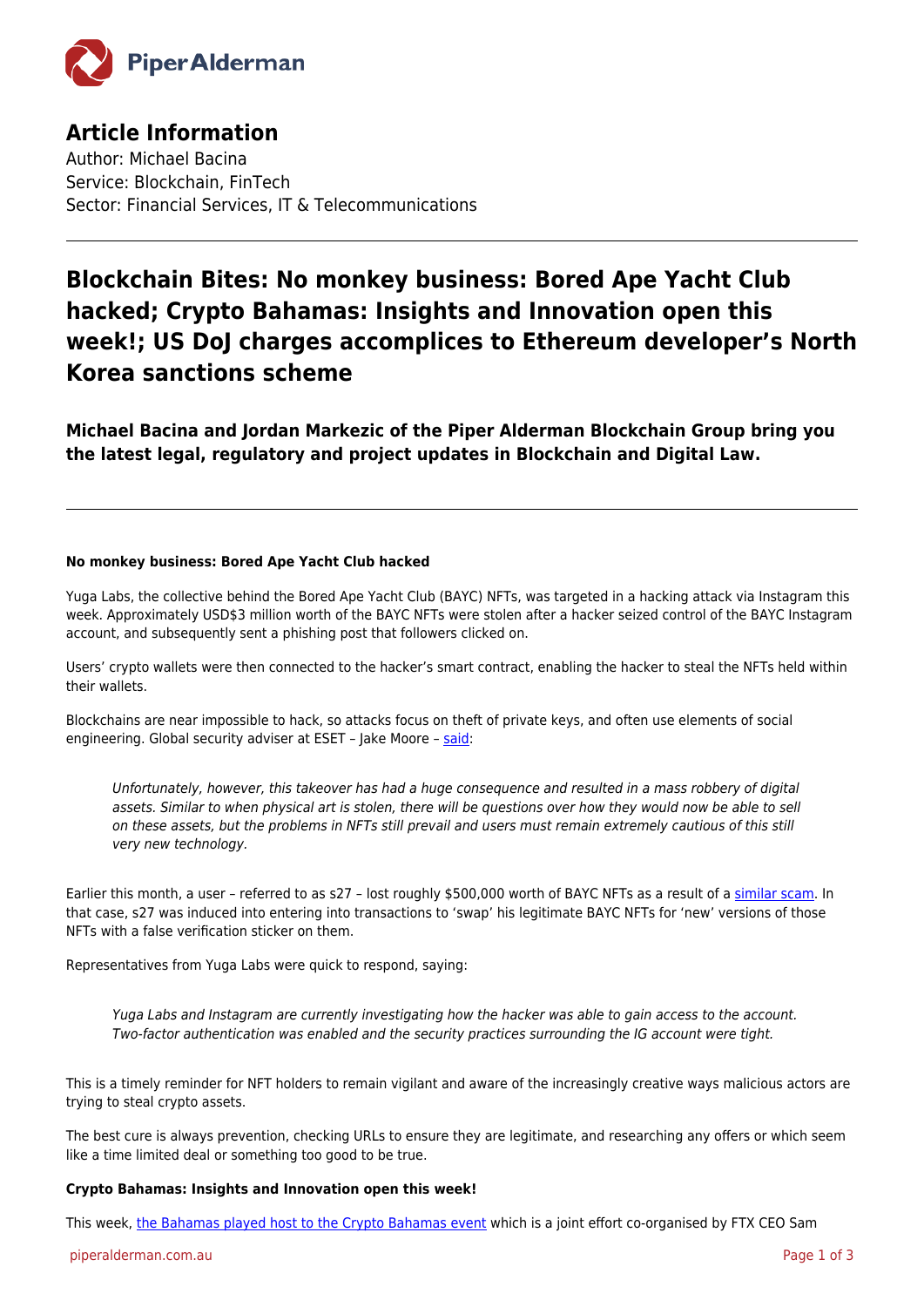

Bankman-Fried and the SALT strategic think tank.

The Bahamian Prime Minister, Philip Davis, opened his Crypto Bahamas conference remarks saying:

We have the vision to transform the Bahamas into the leading digital asset hub in the Caribbean

#### [Davis went onto remark that](https://twitter.com/MikeBacina/status/1519309343468015617?cxt=HHwWgsC-lYvz1ZUqAAAA):

Remember, change is certain, progress is not.

The Crypto Bahamas conference will see high-profile speakers such as former US President, Bill Clinton, former UK Prime Minister, Tony Blair, and FTX ambassador and seven-time superbowl winner Tom Brady.The government of the Bahamas also published a white paper shortly before the event that outlined their digital asset strategy for the next four years. The white paper was drafted in with intergovernmental organisations such as the G20, Bank for International Settlements, and the Organisation for Economic Cooperation and Development in mind.Part of the Bahamas' strategy involves allowing residents to pay tax using digital assets. Allowing residents to pay taxes in crypto-assets is a trend that has been adopted in places such as [Lugano in Switzerland](https://www.bitsofblocks.io/post/swiss-city-makes-crypto-legal-tender) and [El Salvador.](https://www.abc.net.au/news/2021-09-07/el-salvador-adopts-bitcoin-crypocurrency-as-legal-tender/100441472) The plan also allows authorities to work closely with financial regulators and the private sector to increase adoption of the Sand Dollar (the Bahamian dollar central bank digital currency which is live now).

#### **For mining out loud: New York State Legislature passes bill blocking non-renewable crypto mines**

The New York Legislative Assembly has recently passed [Bill A7389C](https://www.nysenate.gov/legislation/bills/2021/A7389) that imposes a two-year moratorium on crypto mining firms that utilise carbon-based energy sources. The Bill arises out of, and reflects, the emerging concerns that crypto-mining processes have on the environment.Crypto-market leaders are in opposition to the Bill, arguing that it could potentially lead to miners relocating and [negatively impacting domestic US jobs are geopolitical interests.](https://www.coindesk.com/policy/2022/04/27/new-york-state-assembly-passes-bill-blocking-new-cryto-mines-that-use-non-renewable-power/)

Those who supported the bill noted that the Bill was not retrospective – in other words, those facilities that were in place prior to the Bill would not be impacted by it. However, the New York Department of Energy (**NYDoE**) is nevertheless required to ban renewals for existing permits for cryptocurrency mining facilities where the applicant is understood to be growing its position.

The Bill states that the NYDoE:

shall not approve a new application for or issue a new permit… for an electric generating facility that uses a carbon-based fuel and that provides, in whole or in part, behind-the-meter electric energy consumed or utilized by cryptocurrency mining operations that use proof-of-work authentication methods to validate blockchain transactions.

The Bill also mandates that a 'generic environmental impact statement' evaluating proof-of-work mining and mining facilities in New York be evaluated.

The environmental impacts of crypto-mining were also of concern to the Australian Senate Inquiry into Australia as a Technology and Finance Centre in 2021. The Committee [recommended that](https://www.bitsofblocks.io/post/australian-senate-crypto-report-recommendation-7-the-tax-cut-for-miners-which-didn-t-make-it):

the Australian Government amend relevant legislation so that businesses undertaking digital asset 'mining' and related activities in Australia receive a company tax discount of 10 per cent if they source their own renewable energy for these activities.

This recommendation was not taken up by the Treasurer and so is unlikely to ever be made into law. Miners will need to keep making their own way in Australia and finding solutions to use renewable energy without help from Uncle Skippy.

#### **US DoJ charges accomplices to Ethereum developer's North Korea sanctions scheme**

The US Department of Justice (**DOJ**) has brought charges against two European citizens alleging a conspiracy to violate US sanctions against North Korea and have alleged former Ethereum developer, Virgil Griffith, assosted them